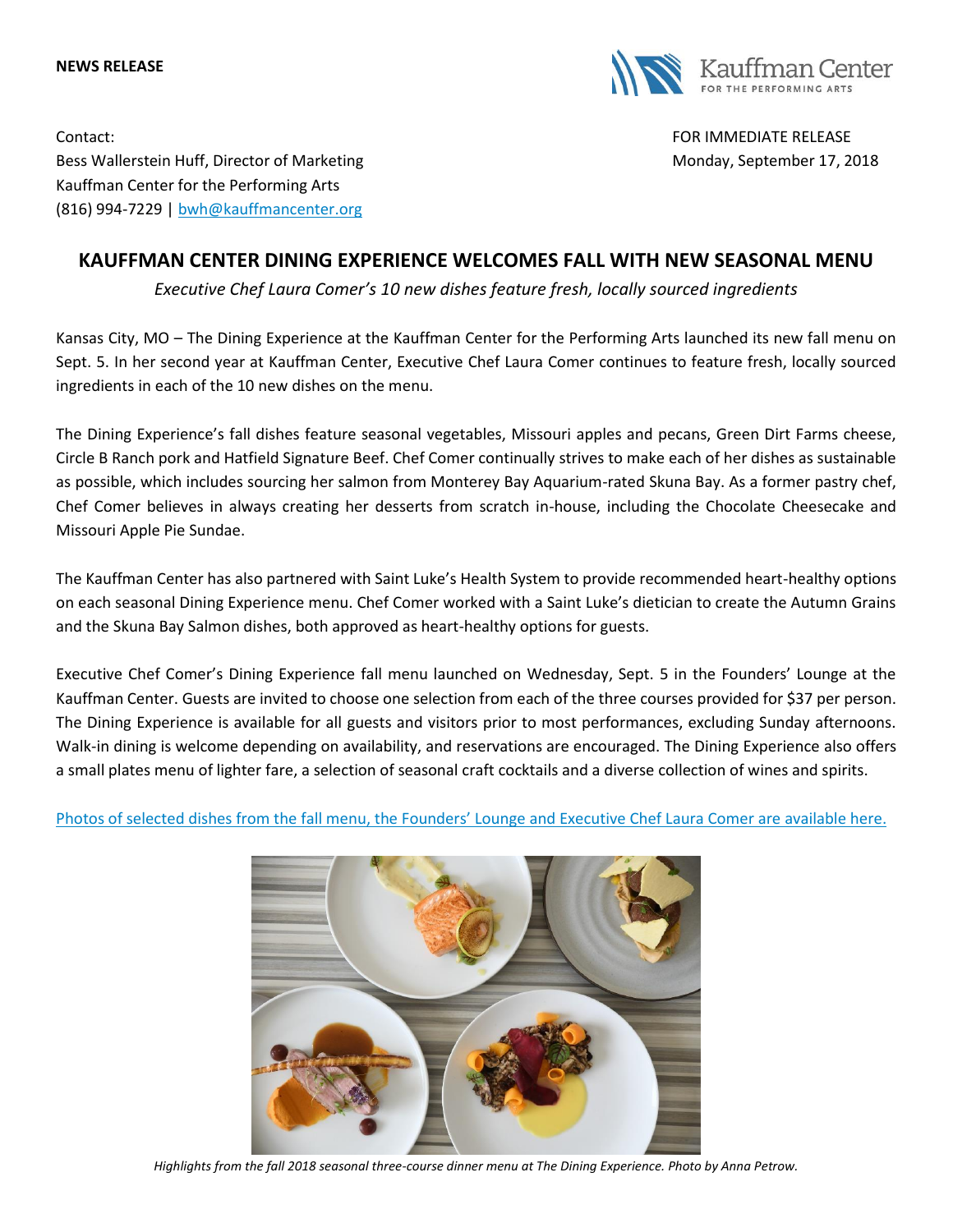## **THE DINING EXPERIENCE AT THE KAUFFMAN CENTER FOR THE PERFORMING ARTS FALL 2018 THREE-COURSE DINNER MENU**

### Act I: Starters

Corn Chowder Circle B Ranch bacon, jalapeño, fresh corn, popcorn shoots, cumin lime crème fraiche

Orchard Salad

Local wild greens, apples, dried cherries, hibiscus leaves, candied walnuts, cider maple vinaigrette, goat cheese fritter

Autumn Grains

Red rice, black quinoa, green lentils, roasted wild mushrooms, cranberries, beet ribbons, pickled squash, citrus vinaigrette, whipped feta

### Act II: Entrees

Butternut Ravioli Wilted spinach, brown butter, toasted pine nuts, parmesan frico

Skuna Bay Salmon Roasted apples, bacon and cabbage, lemon dill, apple celery gel

Seared Honey Lavender Duck Breast Vanilla pear compote, carrot fennel puree, sauce bigarade

Hatfield Signature Steak Frites Bleu cheese Irish butter, house-made Guinness steak sauce, hand-cut fries

### Act III: Desserts

Missouri Apple Pie Sundae Local stewed apples, house-made butter pecan ice cream, white cheddar shortbread, whipped cream

Coffee & Doughnut Sugar & pumpkin spice doughnut, coffee cremeaux, orange bay leaf gel, dehydrated white chocolate mousse

> Chocolate Cheesecake Chocolate sablé, caramelized bananas, malted milk crumble, rooibos tea